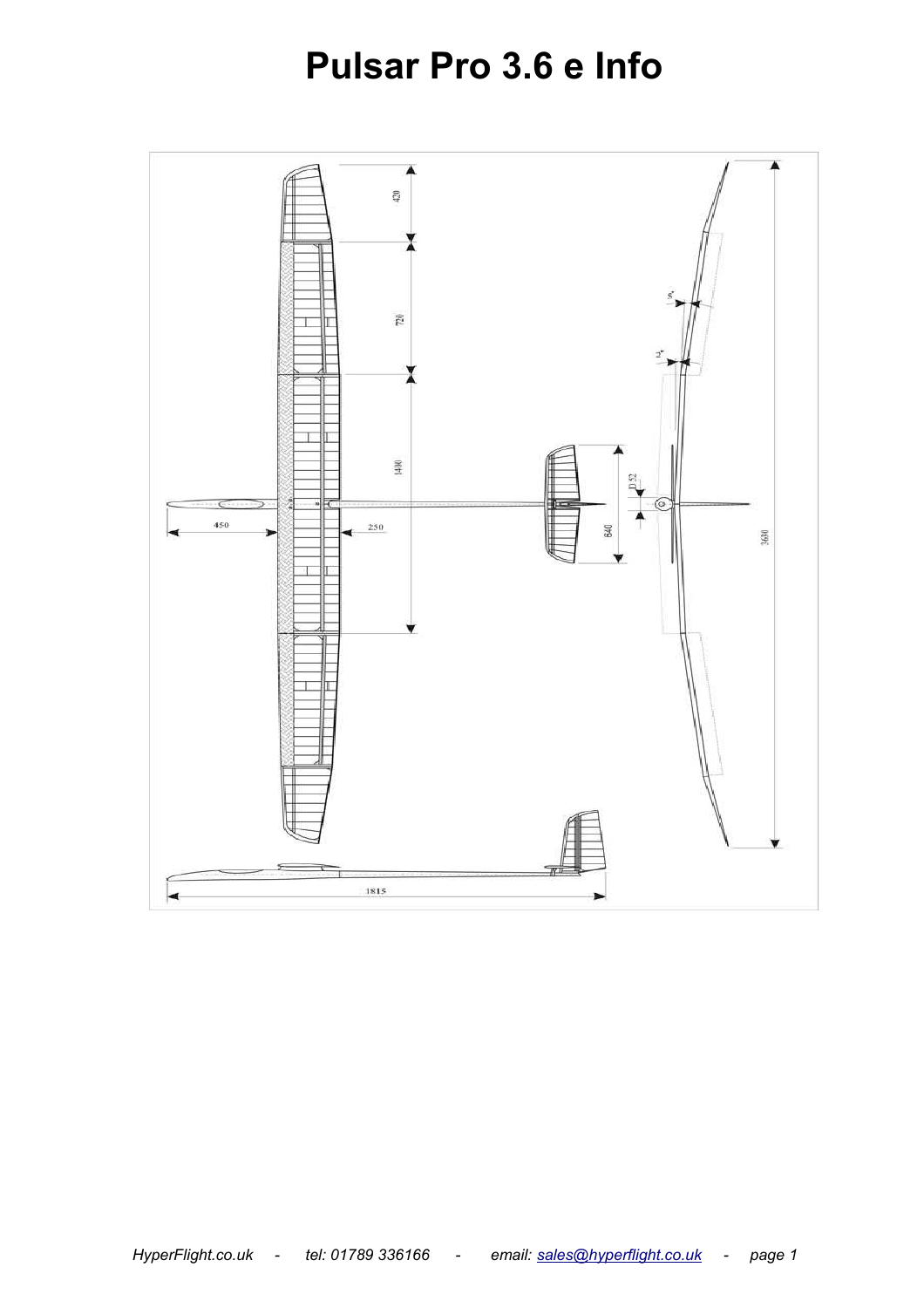| <b>Pulsar Pro 3.6 Specifications</b> |                                     |                |  |
|--------------------------------------|-------------------------------------|----------------|--|
| Wing span                            | 3.6 <sub>m</sub>                    | 142 in         |  |
| Wing area                            | 79.7 dm2                            | $1235$ sq in   |  |
| Length                               | 175 cm                              | 68.9 in        |  |
| Flying weight<br>from                | 1450 g                              | 51.1 oz        |  |
| Wing loading                         | $18.2$ g/dm                         | $6.0$ oz/sq ft |  |
| Aspect ratio                         | 16.4                                |                |  |
| Wing airfoil                         | AG25                                |                |  |
| Dihedral<br>(EDA)                    | $8.8^\circ$                         |                |  |
| Spinner<br>Diameter                  | 38 mm                               |                |  |
| Centre of<br>Gravity                 | 95-105 mm from wing leading<br>edge |                |  |
| Controls                             | Rudder, elevator, ailerons, flaps   |                |  |

| <b>Pulsar Pro 3.6 Typical Weights</b> |                  |                  |
|---------------------------------------|------------------|------------------|
| Pod                                   | 100 <sub>g</sub> | 3.5 oz           |
| Boom                                  | 58 g             | $2.0\text{ oz}$  |
| Wing $c/s$                            | 352 <sub>g</sub> | 12.4 oz          |
| Wing tips                             | 372 g            | 13.1 oz          |
| Tailplane                             | 39 g             | 1.4 oz           |
| Fin                                   | 34 <sub>g</sub>  | $1.2 \text{ oz}$ |
| Accessories                           | 45 g             | 1.6 oz           |
| Total structure                       | 1000 g           | 35.3 oz          |
| Wiring                                | 37 g             | 1.3 oz           |
| Receiver                              | 13 <sub>g</sub>  | $0.5$ oz         |
| Tail servos                           | 18 <sub>g</sub>  | $0.6$ oz         |
| Wing servos                           | 70 g             | 2.5 oz           |
| Speed control                         | 42 g             | 1.5 oz           |
| Motor                                 | 120 <sub>g</sub> | 4.2 oz           |
| Prop $\&$ spinner                     | 30 <sub>g</sub>  | 1.1 oz           |
| <b>Battery</b>                        | 120 <sub>g</sub> | 4.2 oz           |
| Flying weight                         | 1450 g           | 51.1 oz          |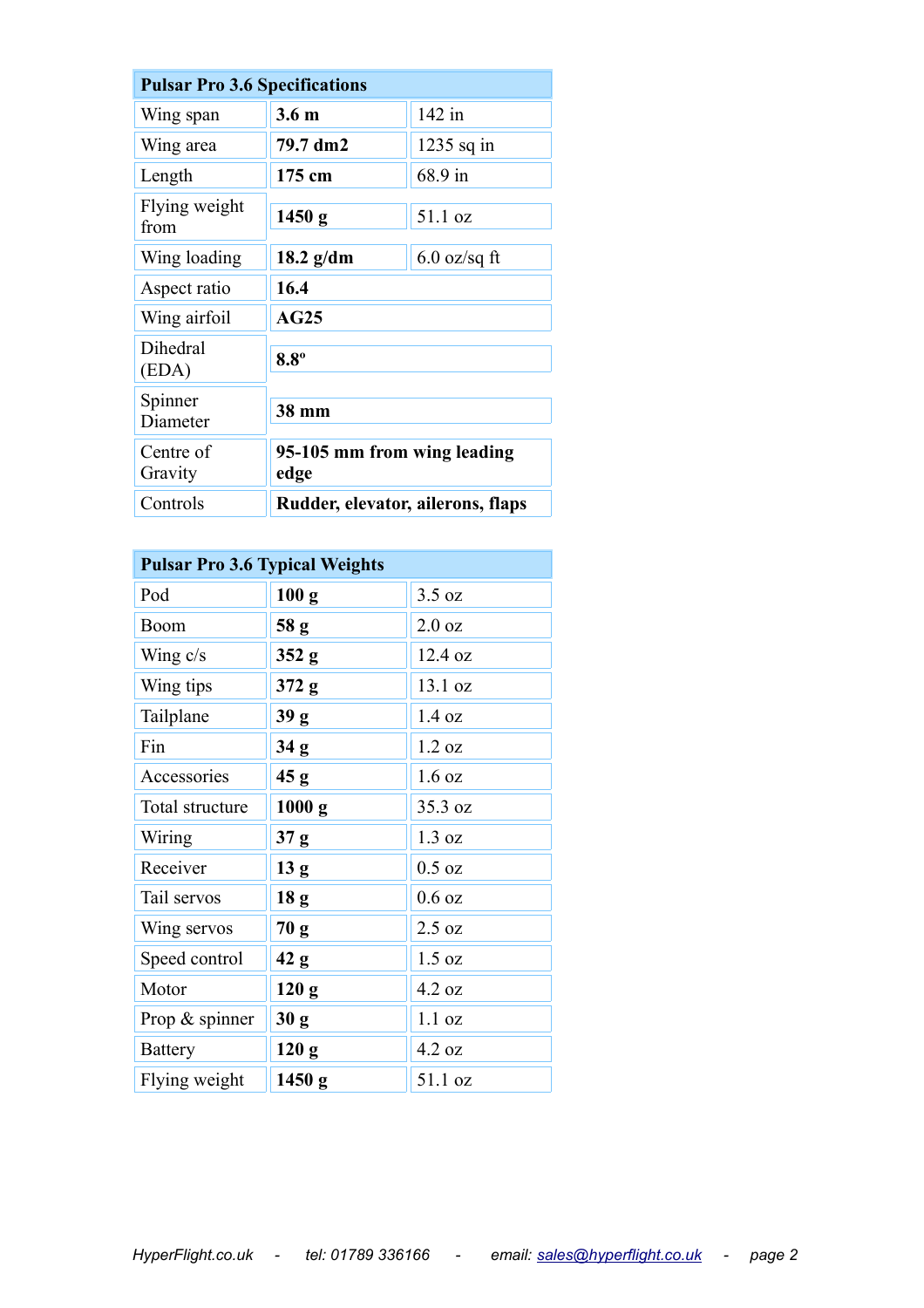| <b>Recommended Control Throws</b> |                                               |  |
|-----------------------------------|-----------------------------------------------|--|
| Rudder                            | 35 mm each way                                |  |
| Tailplane                         | 15 mm up $/$ 15 mm down                       |  |
| Flaps                             | up to 80 degree down                          |  |
| Ailerons                          | 10 mm up $/$ 8 mm down                        |  |
| Recommended flight mode settings  |                                               |  |
| Speed mode                        | flap 2 mm up, ailerons aligned<br>with flap   |  |
| Thermal mode                      | flap 4 mm down, ailerons aligned<br>with flap |  |
| Crow brake<br>m <sub>1</sub> x    | 10 mm up aileron with full down<br>flap       |  |

| <b>Recommended Servos</b> |                                                                                               |  |
|---------------------------|-----------------------------------------------------------------------------------------------|--|
| Elevator $&$<br>rudder    | MKS DS6100, Hyperion DS09-<br><b>AMD, Hyperion DS09-SMD, MKS</b><br>DS65K, KST DS245          |  |
| Flaps                     | <b>Hyperion DS095-FMD, MKS DS6125</b><br>Mini, KST DS125MG, KST<br>DS135MG, KST DS215MG       |  |
| Ailerons                  | MKS DS6100, Hyperion DS09-<br><b>AMD, Hyperion DS09-SMD, KST</b><br><b>DS215, KST DS135MG</b> |  |

#### **Recommended Powertrains**

Hacker A20-6XL with Maxon 4.4:1, Aeronaut 17 x 9 prop, 3S 1.3Ah 65C LiPo, 60A ESC (12 m/s 2400 fpm)

Mega 16/25/3 with Maxon 4.4:1, 20x13 RFM prop, 3S 1.2ah LiPo (2000 fpm, 40A, lightweight setup)

Hacker B40 15L with Maxon 4.4:1 gearbox, 17x10 prop, 3S 1.2ah LiPo (1400 fpm, comp setup)

Kontronic Fun 500-19 with 6.7:1 box, 23x12 RFM prop, 3S 1.2ah 20C LiPo (1800 fpm, comp setup)

Kontronic Fun 500-32 with 6.7:1 box, 17x10 RFM prop, 3S 1.2ah LiPo (1600 fpm)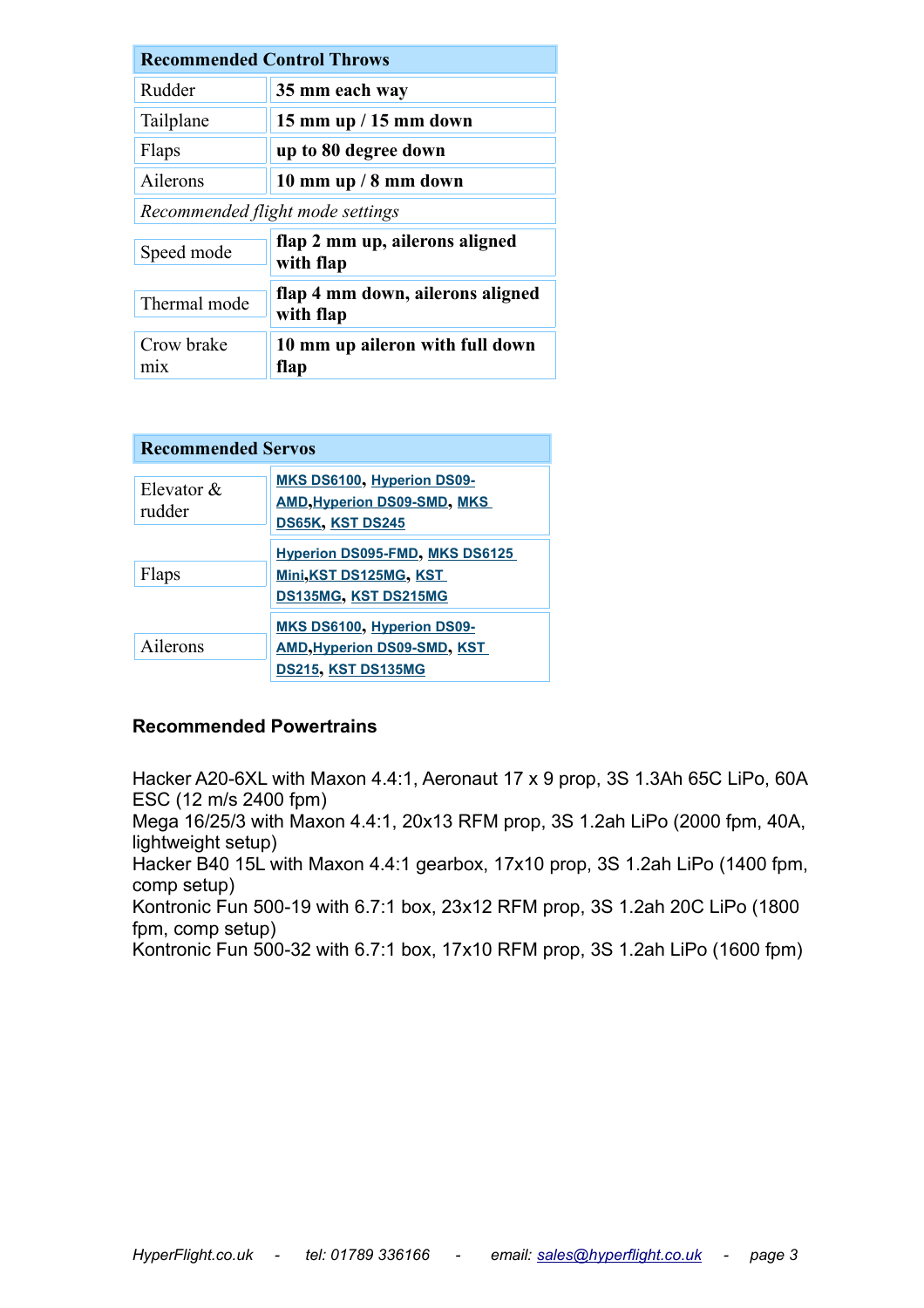#### **Warning, this is not a toy!**

If you are new to the hobby of flying RC model airplanes, DO NOT attempt to fly this model by yourself! There are hundreds of BMFA (British Model Flying Association) clubs in the UK. Ask your local hobby shop for the location of the nearest club in your area, or check out the [www.bmfa.org.uk](http://www.bmfa.org.uk/) web site. Many clubs often have qualified instructors to teach you how to fly. If you are an accomplished pilot then you should have no problem in flying this model. However the model can fly very fast, and is potentially a lethal object. Do fly responsibly, and make sure your third party liability (eg BMFA) insurance is valid.

## **Limit of Liability**

All Vladimir's Models are constructed to the highest standard and made strong enough for all reasonable powertrains and reasonable usage by an experienced and responsible r/c aircraft pilot. By keeping this model you confirm that the parts have not been structurally damaged and are fit for purpose as received. The craftsmanship, attention to detail, and actions of the builder/flyer of this model airplane kit will ultimately determine the airworthiness, flight performance, and the safety of the finished model. You confirm that you take full responsibility for the safe usage, construction, and maintenance of the model, and you will not hold HyperFlight.co.uk or its owners, staff, agents, contractors, or helpers in any way responsible for any damage or injury that may occur as a result of operating or flying this model. HyperFlight's sole obligation shall be to replace those parts of the kit proven to be defective or missing. If you are not willing to agree to this binding condition of sale please return the model in as-received condition to HyperFlight for a refund.

## **Parts List**

Wing (3 pieces) Fuselage pod with carbon canopy hatch Carbon fibre tailboom Fin & rudder assembly Horizontal stabilser (tailplane) Accessories bag These instructions

#### **Other equipment needed to complete and fly the model**

Radio with receiver and 6 servos Plugs & sockets for easy wing servo connection R/C extension leads for the tail servos and wing servos Electronic speed control (ESC) Possibly with a 3ABattery Eliminator Circuit (BEC) Flight battery & suitable battery charger Motor, gearbox & mounting bolts Prop hub and spinner Folding prop blades

NOTE: It is your responsibility source suitable components and to check, and if necessary do additional gluing to all critical joints and mounting parts. Parts may come loose during shipping and in operation, so to eliminate the possibility of model failure please double check and make good as required.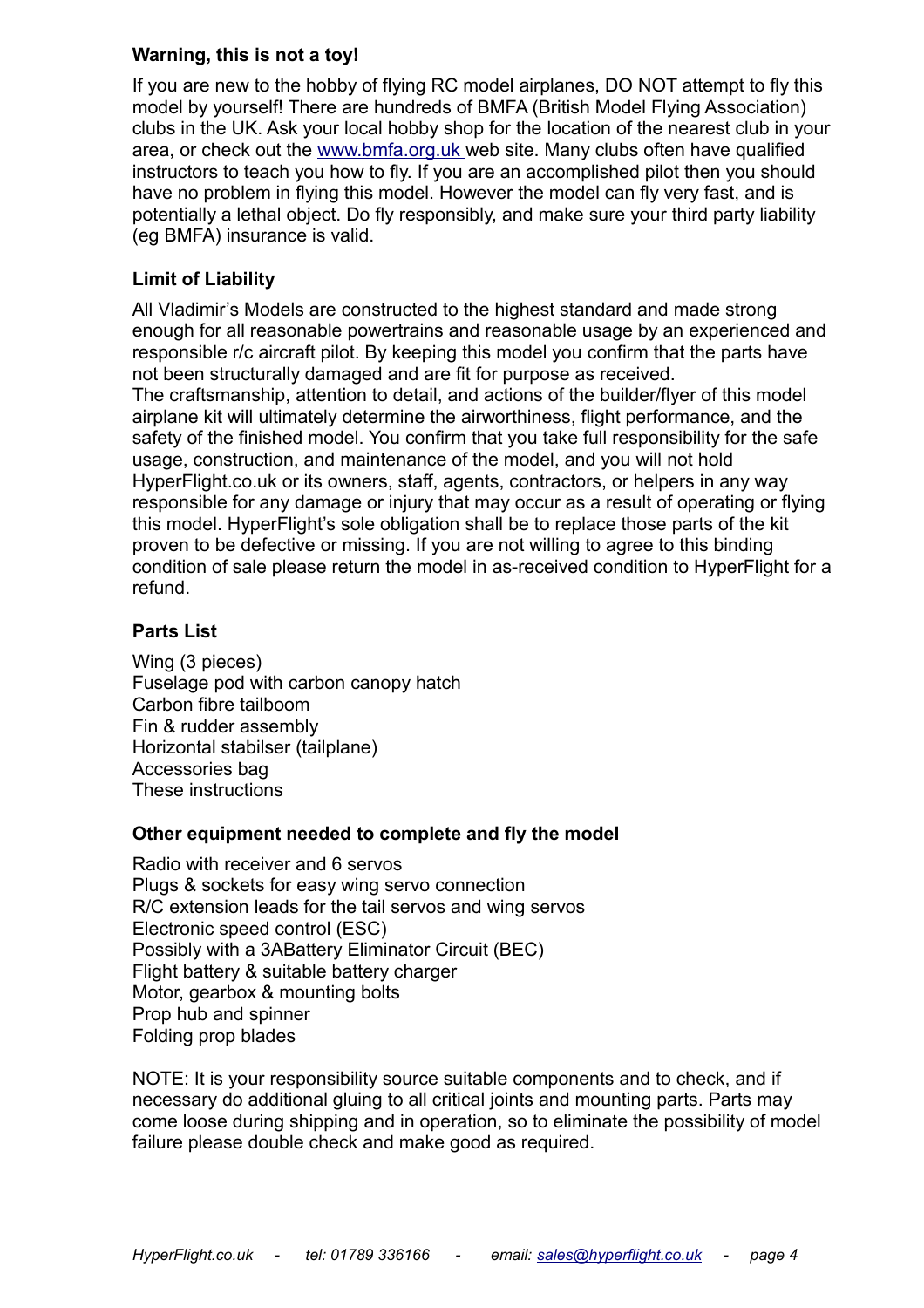## **Equipment and Linkage Installation**